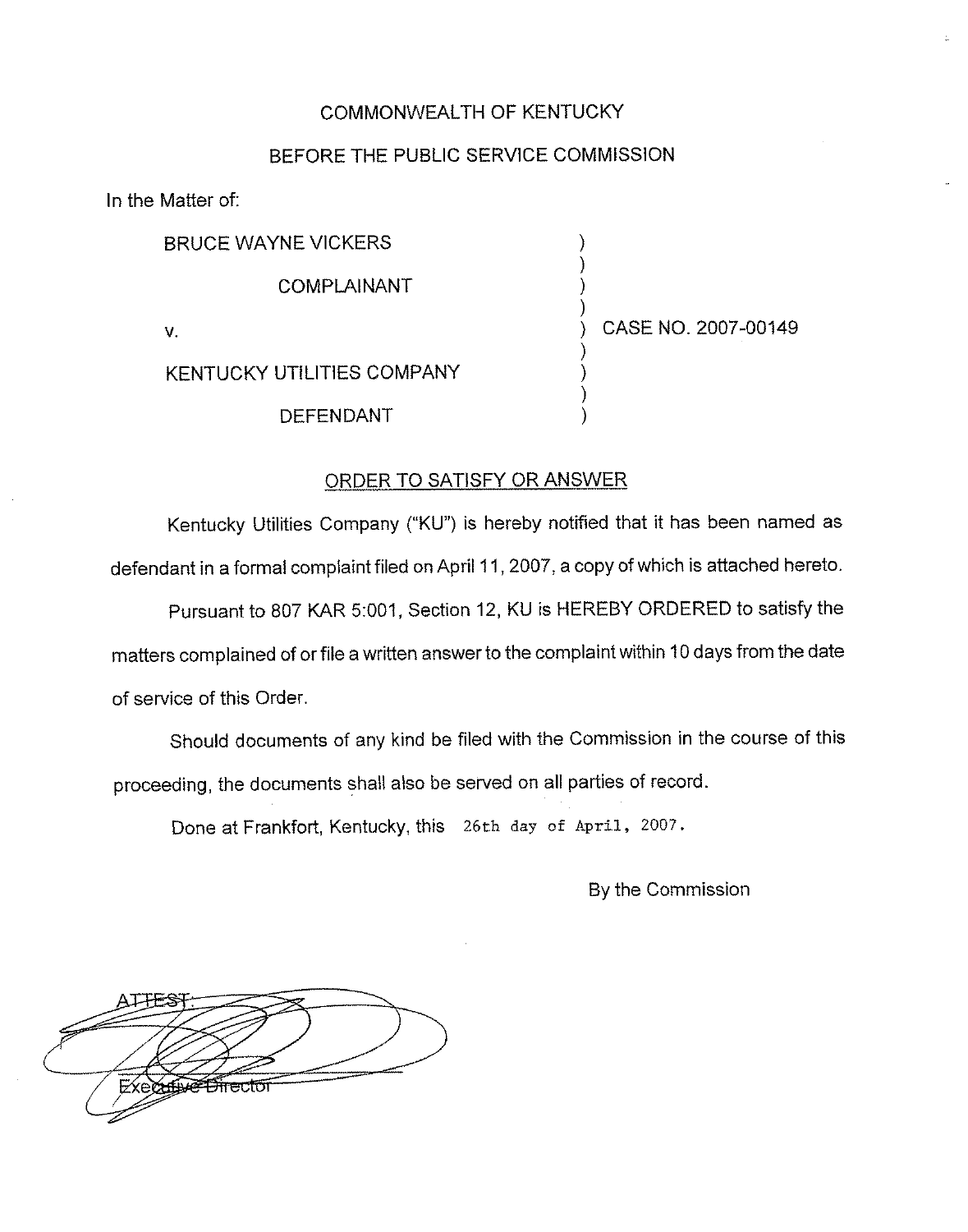### COMMONWEALTH OF KENTUCKY

### BEFORE THE PUBLIC SERVICE COMMISSION

In the matter of:



Continued on Next Page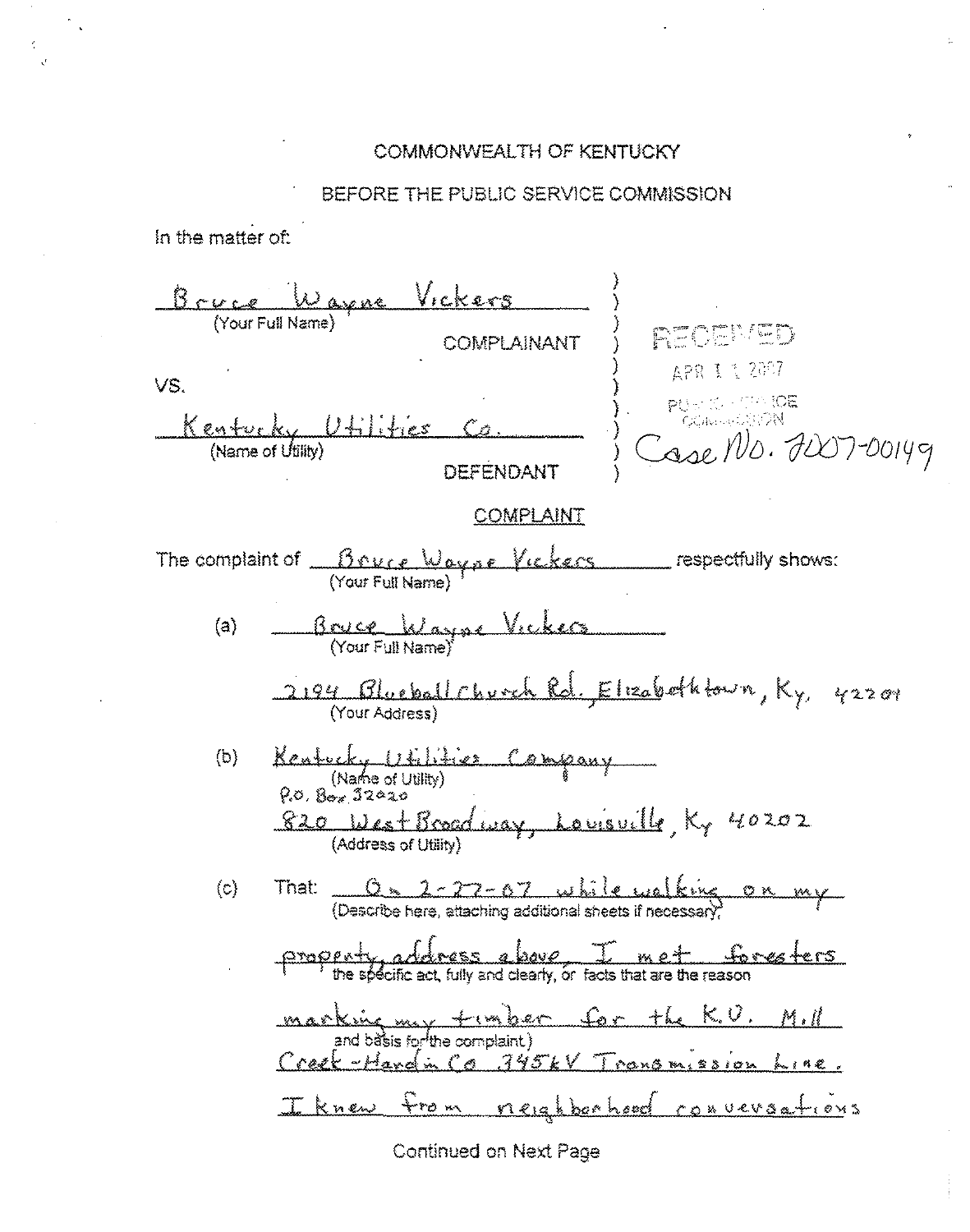Formal Complaint

Bruce Wayne Victors vs. Kentucky Utilitier Co.

Page 2 of 2

that this high rollinge line was coming through All offerfurt land <u>awners were to be notified by</u> were allowed access to poblic heavings mul amal <u>contacted and all of my</u> Journal mayor Μ øre i e s s The Center <u>nights were circum vauted</u> PVA mages This is a terrible excee for a multi-million Wherefore, complainant asks 1 maximum finacial penality (Specifically state the relief desired.) notification laws this <u>the KU.co. for vilating</u> <u>Jessen to they abuse</u> the Inture  $\frac{1}{2}$   $\frac{1}{2}$ <u>. 2)</u> menetary congeneration to the land owner of 10% of approved المكموليين <u>land parcels, not just the right</u> of m effected laná. Dated at Elmebeth to Man Kentucky, this 2<sup>1</sup> day (Your City) of April  $. 19.27$  $\frac{1}{2}$ 

 $\mathcal{J}_{\lambda}$ rr Your Signature<sup>1</sup>

(Name and address of attorney, if any).